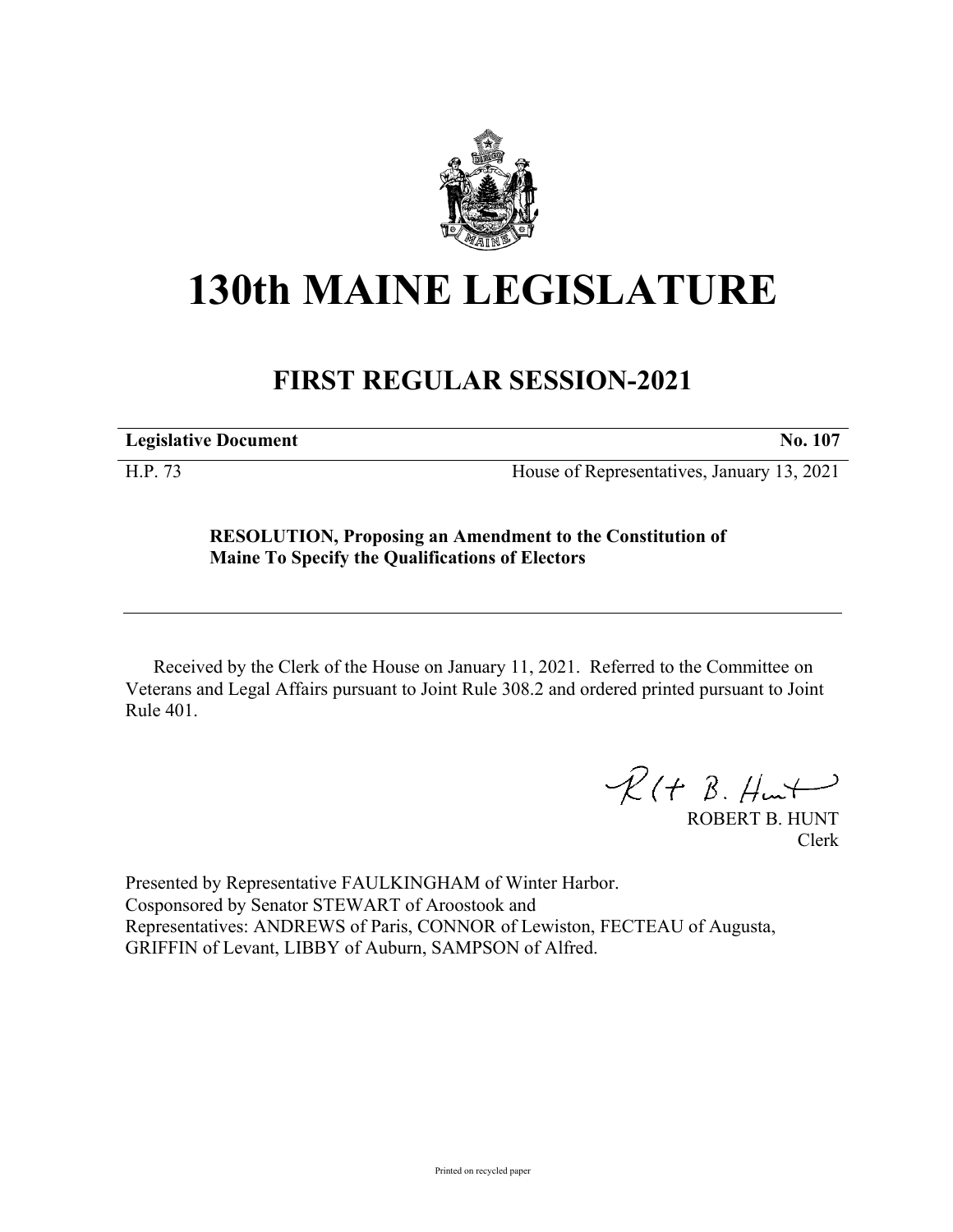1 **Constitutional amendment. Resolved:** Two thirds of each branch of the 2 Legislature concurring, that the following amendment to the Constitution of Maine be 3 proposed:

4 **Constitution, Art. II, §1** is amended to read:

5 **Section 1. Qualifications of electors; written ballot; military servicemen;**  6 **students.** Only a citizen of the United States may vote in a state, county or municipal or 7 other local election. Every citizen of the United States of the age of 18 years and upwards, 8 excepting persons under guardianship for reasons of mental illness, having his or her 9 residence established in this State, shall be an elector for Governor, Senators and 10 Representatives, and county, local or municipal office in the city, town or plantation where 11 his or her residence has been established, if he or she continues to reside in this State; and 12 the elections shall be by written ballot. But persons in the military, naval or marine service 13 of the United States, or this State, shall not be considered as having obtained such 14 established residence by being stationed in any garrison, barrack or military place, in any 15 city, town or plantation; nor shall the residence of a student at any seminary of learning 16 entitle the student to the right of suffrage in the city, town or plantation where such 17 seminary is established. No person, however, shall be deemed to have lost residence by 18 reason of the person's absence from the state in the military service of the United States, or 19 of this State.

20 **Indians.** Every Indian, residing on tribal reservations and otherwise qualified, shall be 21 an elector in all county, state and national elections.

22 **Constitutional referendum procedure; form of question; effective date.**  23 **Resolved:** That the municipal officers of this State shall notify the inhabitants of their 24 respective cities, towns and plantations to meet, in the manner prescribed by law for holding 25 a statewide election, at a statewide election held in the month of November following the 26 passage of this resolution, to vote upon the ratification of the amendment proposed in this 27 resolution by voting upon the following question:

28 "Do you favor amending the Constitution of Maine to permit only citizens 29 of the United States to vote in state, county or municipal or other local 30 elections?"

31 The legal voters of each city, town and plantation shall vote by ballot on this question 32 and designate their choice by a cross or check mark placed within the corresponding square 33 below the word "Yes" or "No." The ballots must be received, sorted, counted and declared 34 in open ward, town and plantation meetings and returns made to the Secretary of State in 35 the same manner as votes for members of the Legislature. The Governor shall review the 36 returns. If it appears that a majority of the legal votes are cast in favor of the amendment, 37 the Governor shall proclaim that fact without delay and the amendment becomes part of 38 the Constitution of Maine on the date of the proclamation

39 **Secretary of State shall prepare ballots. Resolved:** That the Secretary of State 40 shall prepare and furnish to each city, town and plantation all ballots, returns and copies of 41 this resolution necessary to carry out the purposes of this referendum.